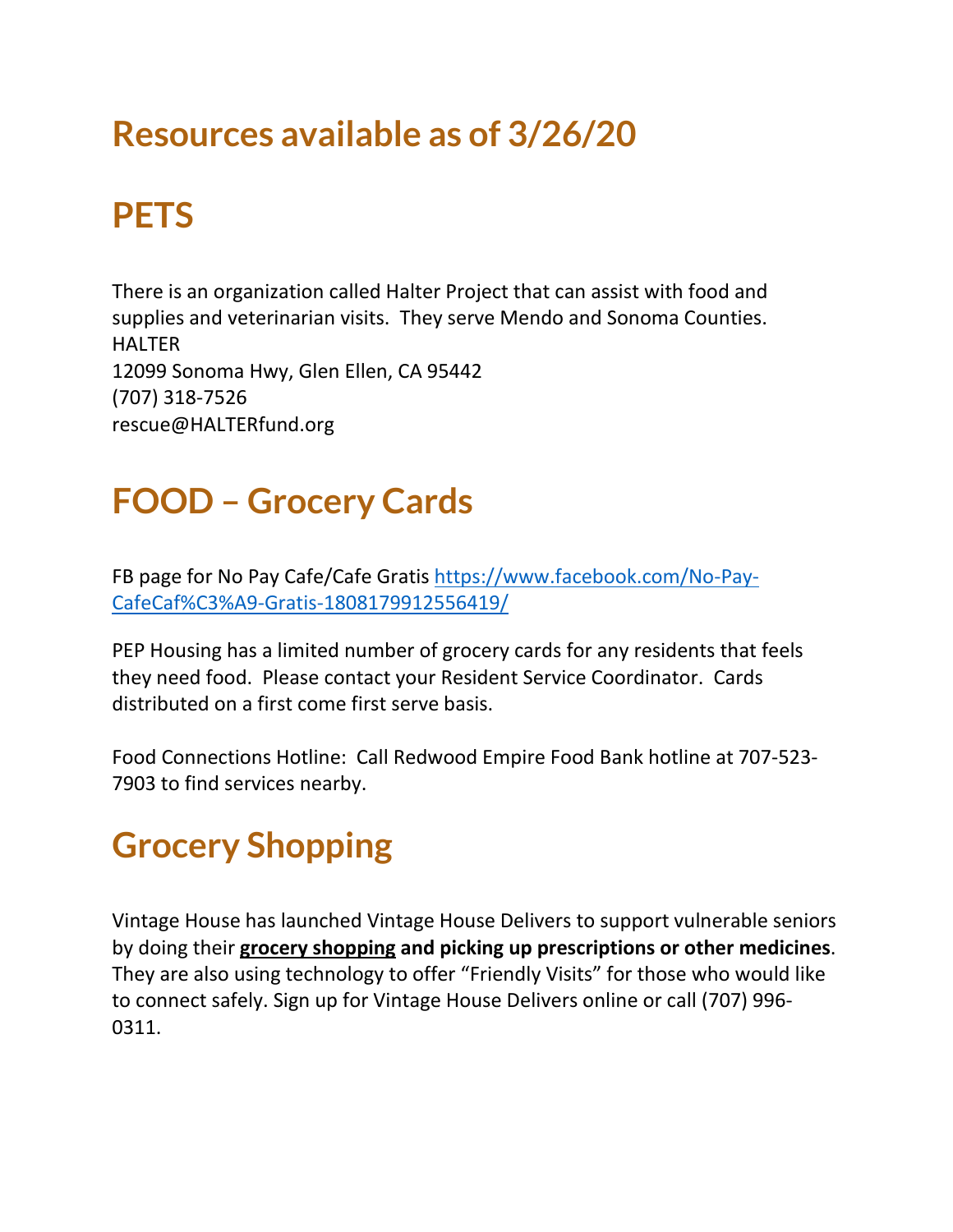# **FOOD – Retail Stores**

# **Grocery Stores Offering Delivery, Pickup or Senior Hours**

#### **Albertsons** [–www.albertsons.com](http://www.albertsons.com/)

- Online shopping with curbside pick-up or delivery
- Senior hours 7-9 a.m., Tuesday and Thursday

#### **Arena Market & Cafe**

- 185 Main Street, Point Arena (707) 882-3663
- Senior hours 8-10 a.m., daily

#### **Costco** – [www.Costco.com](http://www.costco.com/)

- 5901 Redwood Drive, Rohnert Park (707) [540-9113](tel:+17075409113)
- 1900 Santa Rosa Avenue, Santa Rosa (707) [578-3775](tel:+17075783775)
- Senior hours  $8 9$  a.m., Tuesday and Thursday.

#### **Gualala Supermarket**,

- 39225 S Highway 1, Gualala (707) [884-1205](tel:+17078841205)
- Senior hours 9-11 a.m., daily.

### **Molsberry Market** – [www.molsberrymarket.com/](https://www.molsberrymarket.com/)

• 522 Larkfield Center, Santa Rosa Shop online with in-store pickup

#### **Oliver's Market** – [oliversmarket.com](http://www.oliversmarket.com/)

- 546 East Cotati Ave., Cotati [\(707\)795-9501](tel:+17077959501)
- 560 Montecito Center, Santa Rosa, (707) [537-7123](tel:+17075377123)
- 461 Stony Point Road, Santa Rosa, (707) [284-3530](tel:+17072843530)
- 9230 Old Redwood Highway, Windsor, (707) [687-2050](tel:+17076872050)
- Senior hour 6 7 a.m., 7 days a week. Senior Discount certain days. Store hours 7 a.m. to 8 p.m.

### **Pacific Market**

- 550 Gravenstein Hwy. North, Sebastopol
- 1465 Town & Country Drive, Santa Rosa Senior hour (pregnant women, too),  $7 - 8$  a.m.

#### **Petaluma Market**

- 210 Western Avenue, Petaluma
- Senior and immune compromised shopping hour daily,  $6 7$  a.m.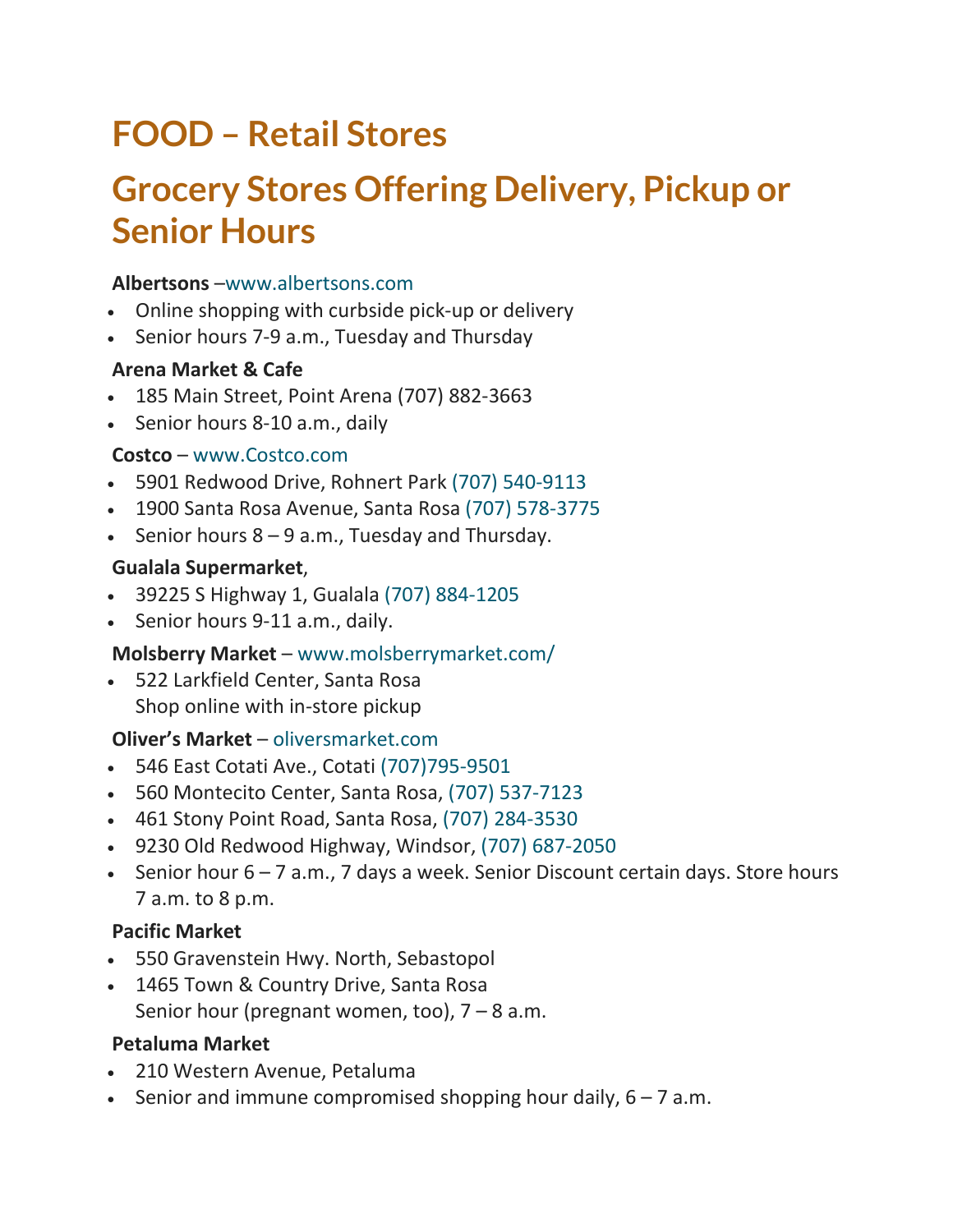#### **Penngrove Market**

- 10070 Main St, Penngrove
- Senior hour 8-9 a.m.

**Raley's** [–www.raleys.com/senior-essentials-bag/](https://www.raleys.com/senior-essentials-bag/) Senior Essentials Bag pick-up

program offering \$20 bag of fresh items and pantry staples and \$35 bag of ready-

to-eat meals. First come, first-served. One bag per family, per day.

- 1407 Fulton Road, Santa Rosa (707) [546-3435](tel:+17075463435)
- 100 Raley's Town Center, Rohnert Park (707) [585-3222](tel:+7075853222)
- 157 N. McDowell Blvd. Petaluma (707) [766-6700](tel:+7077666700)

#### **Safeway** – [www.safeway.com](http://www.safeway.com/)

- Online shopping with curbside pick-up or delivery
- Senior and immune compromised hours, 6-9 a.m., Tuesday and Thursday

#### **Sonoma County Farm Trails**, [https://www.farmtrails.org/shelter-in-place-food-](https://www.farmtrails.org/shelter-in-place-food-resources/)

#### [resources/](https://www.farmtrails.org/shelter-in-place-food-resources/)

- Food producers' [subscriptions](https://www.farmtrails.org/shelter-in-place-food-resources/csa-sign-ups/)
- Local Delivery & [Drop-Points](https://www.farmtrails.org/shelter-in-place-food-resources/local-delivery-drop-points/)
- [Takeout](https://www.farmtrails.org/shelter-in-place-food-resources/take-out-orders/) & Onsite Sales
- Online [Orders](https://www.farmtrails.org/shelter-in-place-food-resources/online-orders/)

#### **Sonoma Market**

- 500 W. Napa Street, Sonoma
- Senior hours 6-8 a.m., Tuesdays and Thursdays, for age 65+ or with a medical condition

#### **Target**

- 475 Rohnert Park Expy. West, Rohnert Park
- 950 Coddingtown Center, Santa Rosa
- 401 Kenilworth Drive, Petaluma
- Senior and immuno-compromised only during the first hour of shopping,  $8 9$ a.m., Wednesday

#### **Vintage House Delivers,** Sonoma area, [https://vintagehouse.org/vintage-house-](https://vintagehouse.org/vintage-house-delivers)

#### [delivers](https://vintagehouse.org/vintage-house-delivers)

• Complete online application for grocery and prescription delivery.

### **Walmart** – [www.walmart.com/](https://www.walmart.com/) The first hour of shopping each Tuesdays through April 28.

• 4625 Redwood Drive, Rohnert Park, (707) [540-9303](tel:+17075409303)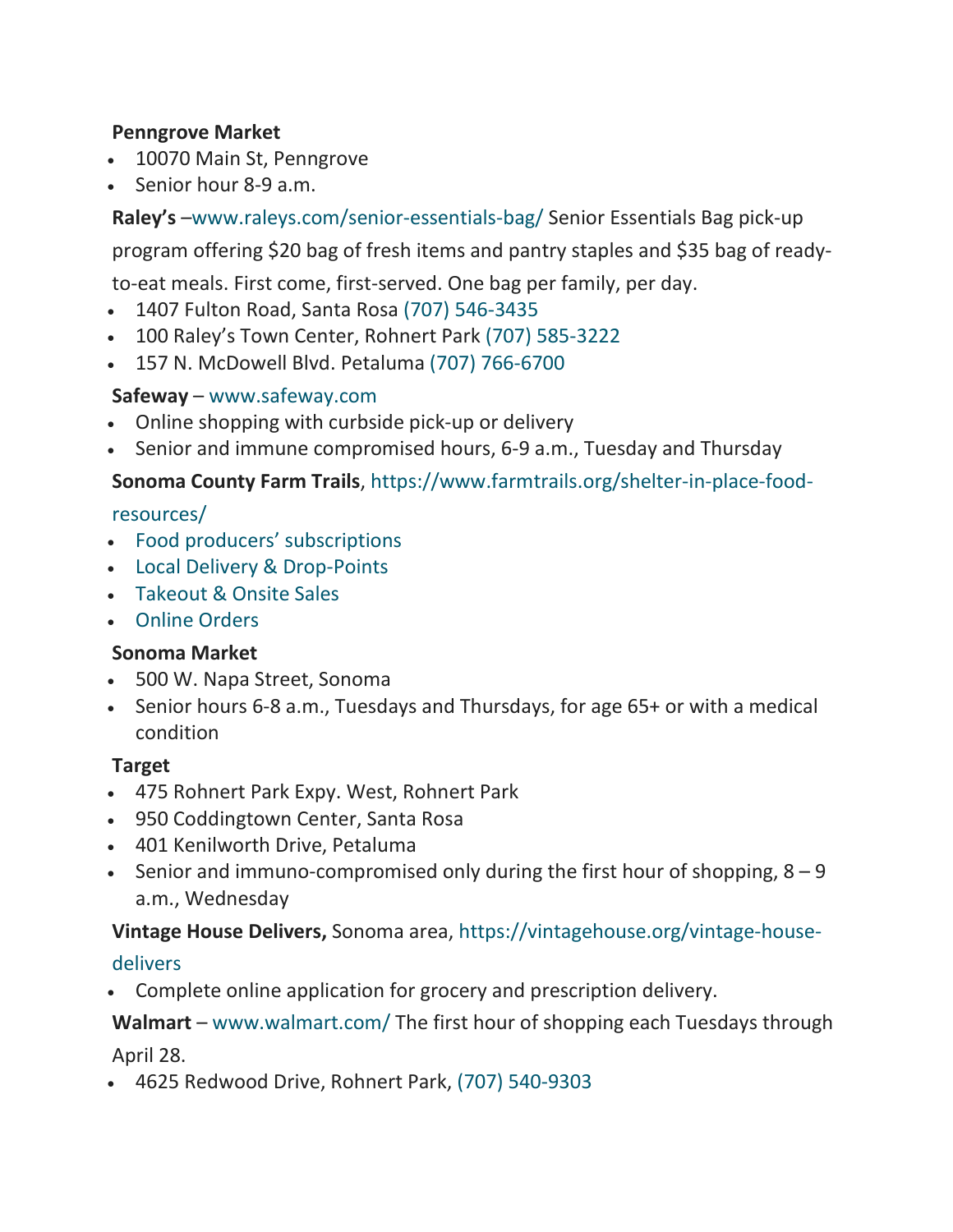• 6650 Hembree Lane, Windsor, (707) [836-7200](tel:+17078367200)

# **Senior Dining Sites and Nutrition Programs**

**Coastal Seniors** (707) [882-2137,](tel:+17078822137) [www.coastalseniors.org](https://www.coastalseniors.org/)

**Gualala Community Center** Closed. No dining.

**Point Arena Site** Meal pick-up only Mon. Tues. and Wed. Home delivery available for seniors and adults with disabilities who cannot get to pick up site. Must call by 4:00 pm the day before to order a meal. Home Delivered Meals are on Mondays (hot meal and frozen for Tues.) and Wednesdays (hot meal and 4 frozen meals). Food bank is open the 2<sup>nd</sup> Tuesday of each month from 8:30 to 10:30am). Deliveries on Tuesday and Thursday. Preparing to change to offering five-day frozen pack

**Council on Aging,** (707) [525-0143](tel:+17075250143) All Dining Sites are closed. Clients have the option of 5-day meal pick-ups at locations on dates below. The senior must call by 10 a.m. the day before pick up in order to receive a meal pack. Clients must be age 60+. Those who are NOT a current lunch program clients must complete an intake form. Anyone 60 and older can pick up a 5-day frozen meal pack on the following dates:

- **Cloverdale Senior Center** Tuesday, March 31, 10:30 am 12:30 pm
- **Rohnert Park Senior Center** Wednesday, April 1, 10:30 am 12:30 pm
- **Santa Rosa – Council on Aging (Pick up/Drive through)** Thursday, March 26, 10:30 am – 12:30 pm
	- Thursday, April 2, 10:30 am 12:30 pm
- **Sebastopol Senior Center** Wednesday, April 1, 11:00 am 12:30 pm
- **Silvercrest (Current clients only)** Thursday, March 26 | will be delivered to Silvercrest residents by Salvation Army volunteers
- **Healdsburg** takeaway meals only
- **West County Community Center** Frozen food packs to go only

**Petaluma People Services Cente**r (707) [765-8488,](tel:+17077658488) www.petalumapeople.org RSVP to pick up a meal and/or let staff know when meal is picked up that another meal will be needed the next day. Meal pick up between 12:30-1:30 PM at 211 Novak Street, Petaluma. Call if unable to pick up meal.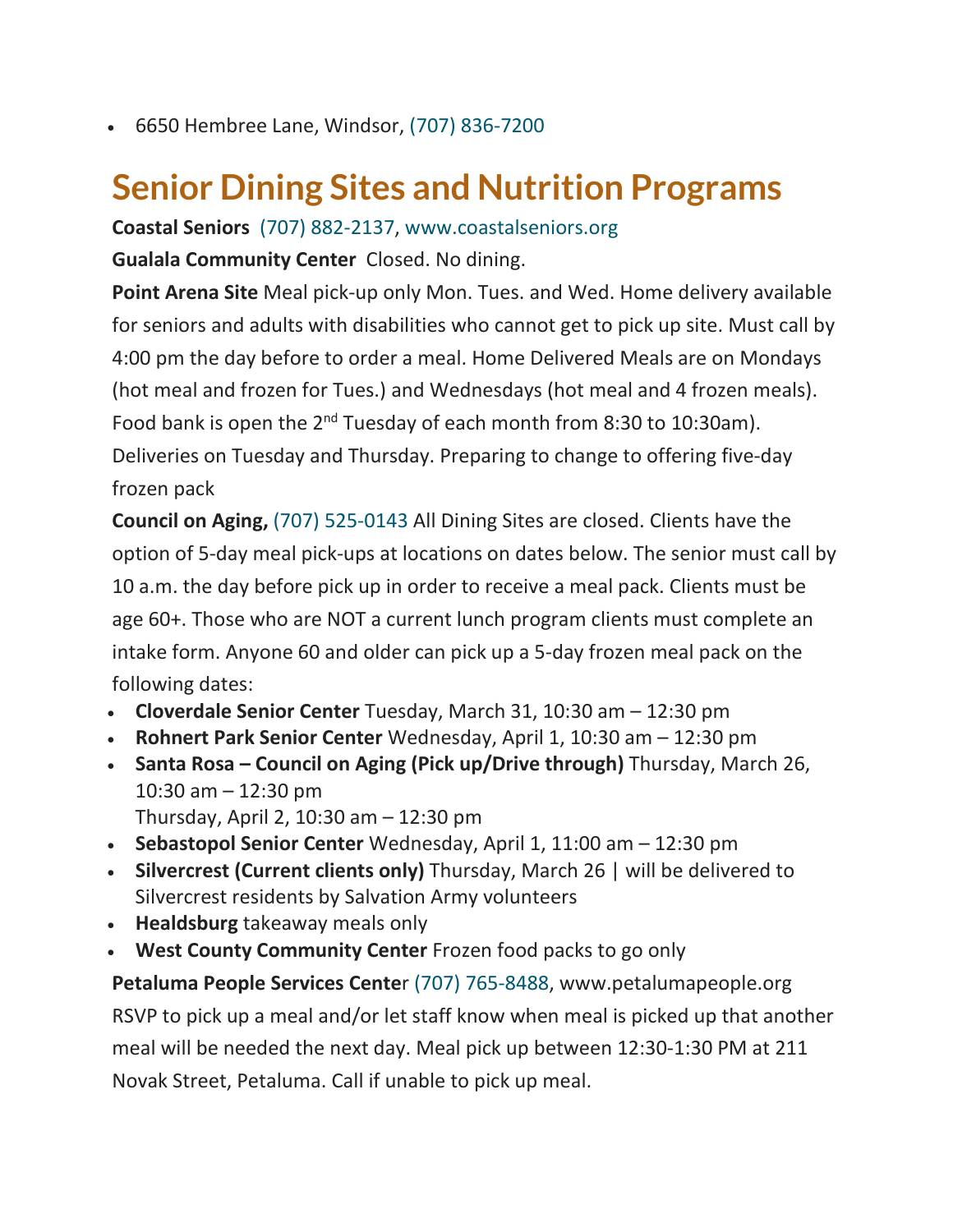### **Meals on Wheels Home Delivery**

Daily deliveries Monday through Friday and frozen meals available for the weekends. May reduce the number of meal deliveries and provide frozen and shelf-stable pack-ups if drivers become unavailable. **Coastal Seniors**, [\(707\)](tel:+17078822137) 882-

#### [2137,](tel:+17078822137) [www.coastalseniors.org](https://www.coastalseniors.org/)

**Council on Aging**, (707) [525-0143,](tel:+17075250143) [www.councilonaging.com](https://www.councilonaging.com/) Clients outside Santa Rosa receive a 5-day meal pack and one delivery per week. No change for Santa Rosa clients: daily deliveries Monday – Friday, and frozen meals available for weekends. Will transition to one weekly delivery with multiple meals to reduce the risk of transmission.

**Petaluma People Services Center**, (707) [765-8488,](tel:+17077658488) [www.petalumapeople.org](http://www.petalumapeople.org/)

# **Pharmacy Drive-up Windows and Delivery**

#### **Cloverdale Pharmacy – Deliveries**

790 S. Cloverdale Blvd., Cloverdale, (707) [894-4414](tel:+17078944414)

**CVS Pharmacy,** (707) [545-7500,](tel:+17075457500) Home deliveries from most locations

**Forestville Pharmacy,** 6652 Front Street, Forestville, (707) [887-2268](tel:+17078872268)

Mail in your prescriptions for later delivery to your car in the parking lot.

#### **Kaiser Permanente,** (888) [218-6245](tel:+18882186245)

Prescriptions can be ordered by phone and offers mail delivery for RX

**Lark Rexall Drugs,** 16251 Main Street, Guerneville, (707) [869-9055,](tel:7078699055) [larkdrugs.com](https://larkdrugs.com/)

Mail in your prescriptions for later delivery to your car in the parking lot.

**Sebastopol Family Pharmacy**, 652 Petaluma Ave., #11, Sebastopol, [\(707\)](tel:+17078241876) 824-

### [1876,](tel:+17078241876) [sebastopolpharmacy.com](https://sebastopolpharmacy.com/)

Mail in your prescriptions for later delivery to your car in the parking lot

### **Tuttle's Pharmacy – Deliveries**

- 4731 Hoen Avenue, Santa Rosa, (707) [528-4511](tel:+17075284511)
- 1220 Doyle Park, Santa Rosa, (707) [546-9090](tel:+17075469090)

### **Walgreen's Drive-Thru Windows** [www.walgreens.com](https://www.walgreens.com/)

• 3093 Marlow Road, Santa Rosa (707) [569-8504](tel:+17075698504)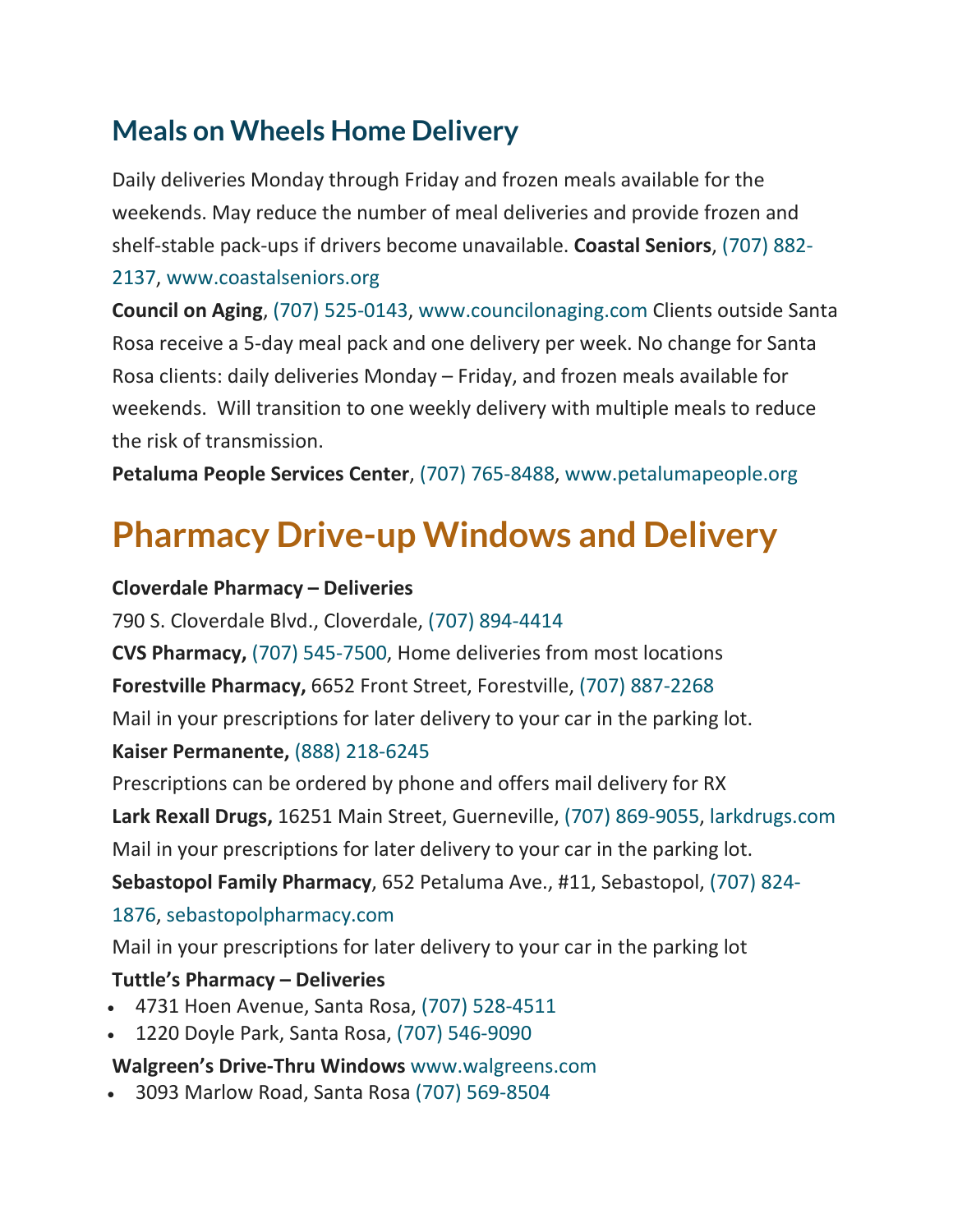- 610 Sonoma Hwy, Santa Rosa (707) [538-9275](tel:+17075389275)
- 7800 Old Redwood Hwy, Cotati (707) [795-6014](tel:+17077956014)

# **RX Pick-up**

#### **Petaluma People Services Center,** (707) [765-8488](tel:+17658488)

RX delivery in partnership with Petaluma Health Center and CVS. Can help residents sign up for RX services.

Vintage House has launched Vintage House Delivers to support vulnerable seniors by doing their **grocery shopping and picking up prescriptions or other medicines**. They are also using technology to offer "Friendly Visits" for those who would like to connect safely. Sign up for Vintage House Delivers online or call (707) 996- 0311.

# **Well-being, mental health**

**Catholic Charities – I'm Home Alone Program,** (707) [528-8712](tel:+17075288712) Seniors can stay in touch with daily phone calls by trained volunteers.

**Cloverdale Senior Center Connect Program (707) 894-4826** Staff are available 8:30-4 p.m. to talk and provide support to seniors. Volunteers are available to deliver groceries and prescriptions. Food distribution is offered for seniors 60+ 2<sup>nd</sup> and 4<sup>th</sup> Thursday 12:30-1:30pm (stay in your car and staff delivers food).

**Council on Aging,** (707) [525-0143](tel:+17075250143) <https://www.councilonaging.com/in-the-news> Services available by phone:

- Case Management: phone for new clients; check-ins for existing clients
- Mental Health Services
- Elder Advocacy at the Family Justice Center
- Adult Day Programs are closed
- Senior Care Coordination Home visits limited to emergencies only

**Petaluma People Services Center,** (707) [765-8488](tel:+17077658488) You Are Not [Alone,](http://petalumapeople.org/seniors/you-are-not-alone/) weekly check-in calls for those age 60 and older or with a compromised immune system. Offered countywide. Call (707) [765-8488](tel:+17077658488) or submit a referral to [notalone@petalumapeople.org.](mailto:notalone@petalumapeople.org)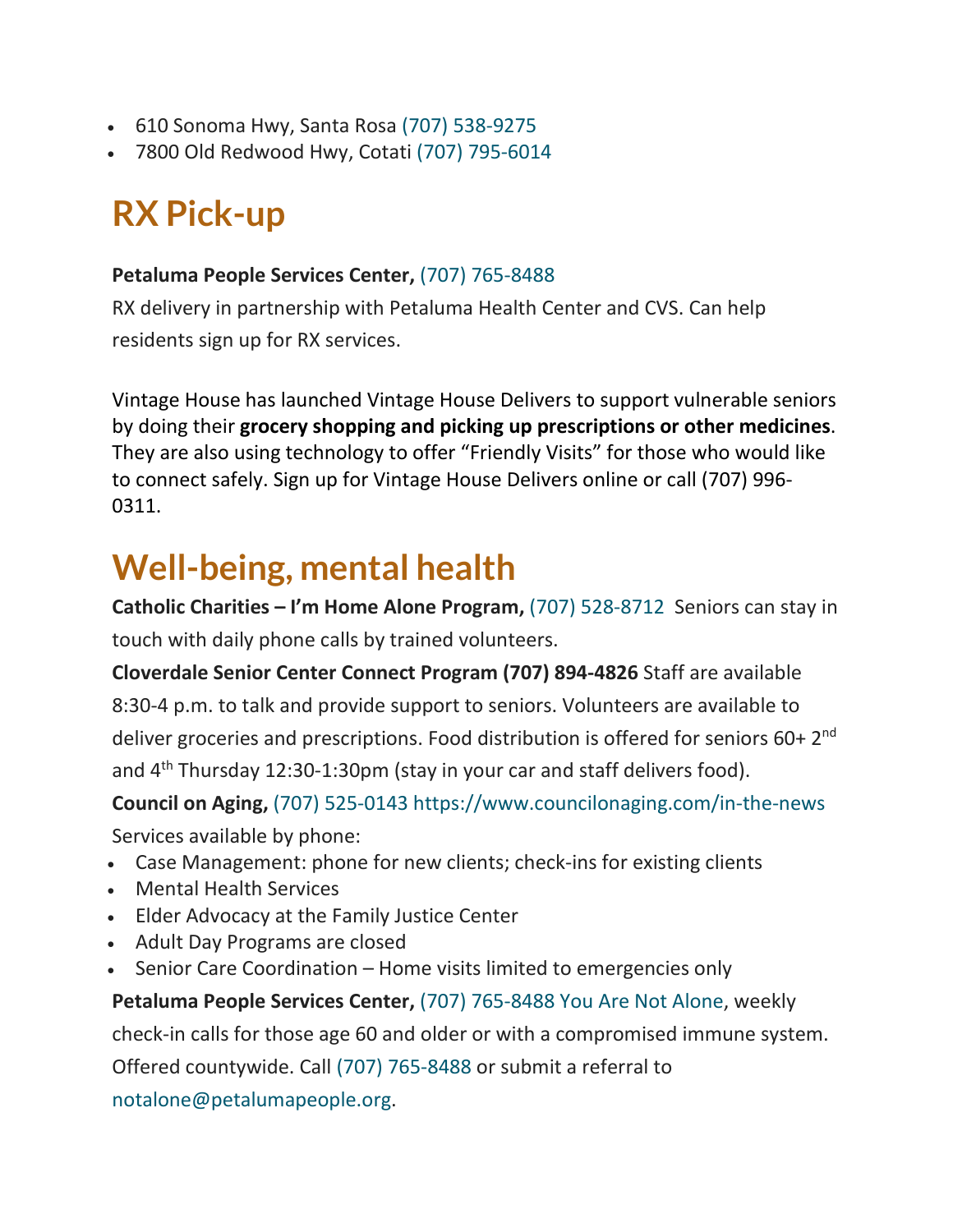- Adult Day Program (Currently Closed)
- Case Management (Accepting Referrals)
- Family Caregiver Support Program (Exploring Online Resource)

**Rohnert Park Senior Center** Offering wellness phone checks to any senior who

would like to be called during the shelter-in-place order. Contact Cindy Bagley,

(707) [588-3452](tel:+17075883452) or [cbagley@rpcity.org,](mailto:cbagley@rpcity.org)

[https://cityofrohnertpark.hosted.civiclive.com/cms/One.aspx?portalId=3037873&](https://cityofrohnertpark.hosted.civiclive.com/cms/One.aspx?portalId=3037873&pageID=16542692)

#### [pageID=16542692](https://cityofrohnertpark.hosted.civiclive.com/cms/One.aspx?portalId=3037873&pageID=16542692) **Institute on Aging Friendship Line,** (800) [971-0016](tel:+18009710016)

• <https://www.ioaging.org/services> 24-hour toll-free hotline for ages 60+ and adults living with disabilities.

Can arrange on-going outreach calls to lonely older adults.

#### **National Disaster Distress Helpline**

- Toll-Free: [1-800-985-5990](tel:+18009855990) (English and español)
- SMS: Text TalkWithUs to 66746
- SMS (español): "Hablanos" al 66746
- TTY: 1-800-846-8517

#### **Mental Health Association of San Francisco** – (855) [845-7415](tel:+18558457415)

www.mentalhealthsf.org

A California Peer-Run warmline 24/7

Peer-Support Specialist. Our Facebook Page: "Russian River Empowerment Center" providing engagement and connection to community members who are having mental health challenges through social media.

[rena.morabe@westcountyservices.org](mailto:rena.morabe@westcountyservices.org)

# **Transportation – Volunteer Driver Programs**

Most programs suspended. Travel vouchers only to riders with urgent medical appointments or critical medical needs, such as dialysis or chemotherapy, through these providers:

**Sonoma Senior ACCESS,** [https://www.sonomasenioraccess.org](https://www.sonomasenioraccess.org/) Bringing together public, private and non-profit transportation options to get you where you need to go.